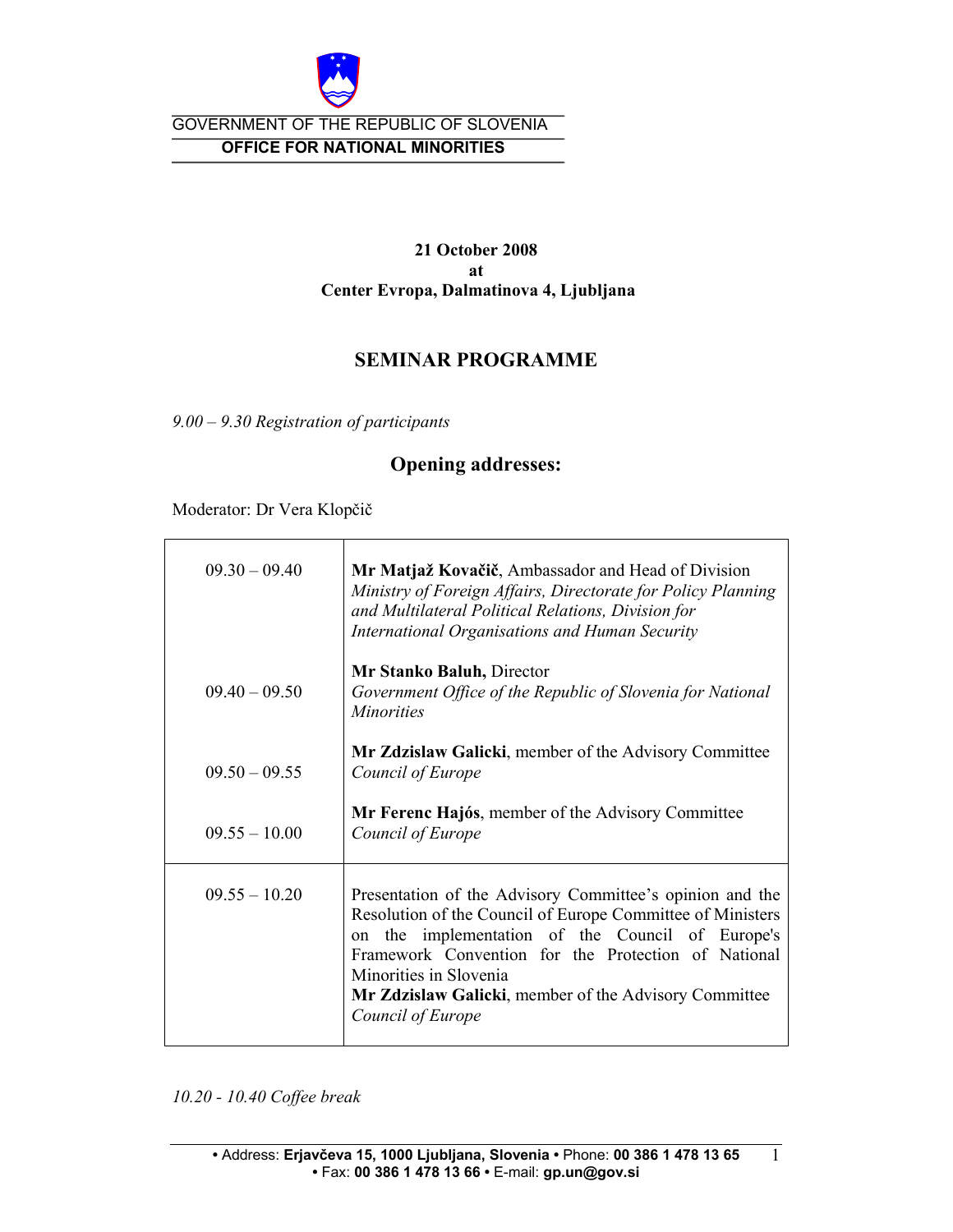

GOVERNMENT OF THE REPUBLIC OF SLOVENIA  **OFFICE FOR NATIONAL MINORITIES** 

## **Legal, institutional and other measures taken to strengthen the preservation of the identity of persons belonging to national minorities (language, culture, education, media)**

| $10.40 - 11.00$ | Dr Suzana Čurin Radovič, Head of Division<br>Ministry of Culture, Division for the Cultural Rights of<br>Ethnic Minorities and the Development of Cultural Diversity |
|-----------------|----------------------------------------------------------------------------------------------------------------------------------------------------------------------|
| $11.00 - 11.15$ | Dr Andreja Barle Lakota, Director                                                                                                                                    |
|                 | Ministry of Education and Sport, Office for Education<br>Development                                                                                                 |
| $11.15 - 11.30$ |                                                                                                                                                                      |
|                 | Ms Brankica Petković, researcher                                                                                                                                     |
|                 | Peace Institute                                                                                                                                                      |
| $1130 - 1145$   |                                                                                                                                                                      |
|                 | Mr Boris Bergant, Advisor to the Director General for                                                                                                                |
|                 | <b>International Relations</b>                                                                                                                                       |
| $11.45 - 12.00$ | Public Institution Radiotelevizija Slovenija                                                                                                                         |
|                 | Mr Jožek Horvat Muc, President                                                                                                                                       |
|                 | Council of the Roma Community of the Republic of Slovenia                                                                                                            |
| $12.00 - 12.15$ |                                                                                                                                                                      |
|                 | Mr Jožef Kocon, President                                                                                                                                            |
|                 | Hungarian Self-Governing National Community of Pomurje                                                                                                               |
| $12.15 - 12.30$ |                                                                                                                                                                      |
|                 | Mr Flavio Forlani, President                                                                                                                                         |
|                 | Coastal Italian Self-Governing National Community                                                                                                                    |
|                 |                                                                                                                                                                      |

| $12.30 - 13.30$ | Discussion |
|-----------------|------------|
|-----------------|------------|

*13.30 – 14.30 Lunch*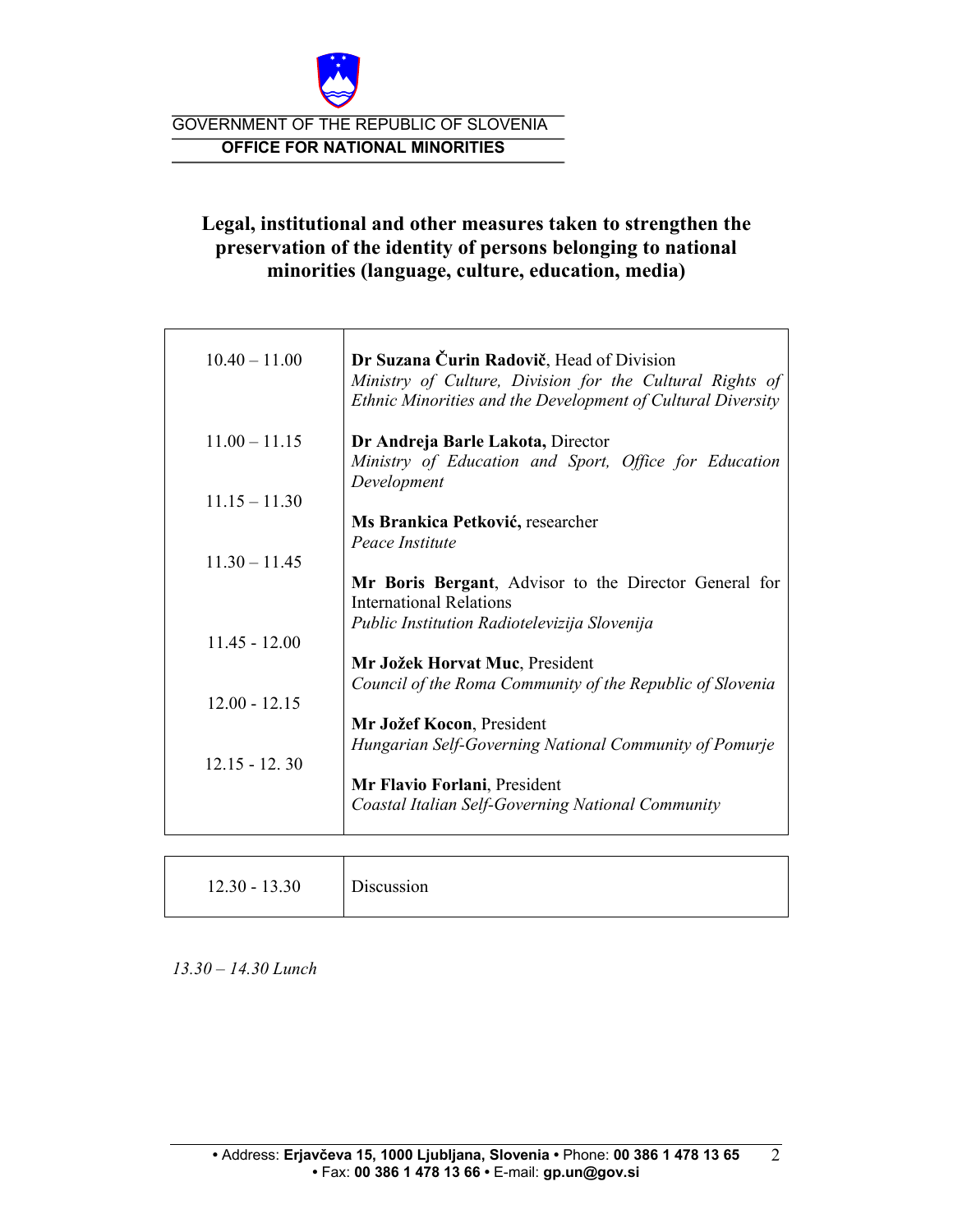

GOVERNMENT OF THE REPUBLIC OF SLOVENIA  **OFFICE FOR NATIONAL MINORITIES** 

# **Progress in the field of improving the situation of the Roma community members**

#### Moderator: **Dr Mitja Žagar**

| $14.30 - 14.45$ | Ms Tjaša Plohl, Advisor<br>Government Office of the Republic of Slovenia for National<br><i>Minorities</i> |
|-----------------|------------------------------------------------------------------------------------------------------------|
| $14.45 - 15.00$ | Mr Jožek Horvat Muc, President<br>Council of the Roma Community of the Republic of Slovenia                |

## **Steps towards strengthening intercultural dialogue, tolerance and respect for diversity in Slovenian society**

| $15.00 - 15.15$ | Ms Kristina Plavšak Krajne, Director<br>Information Office of the Council of Europe in the Republic<br>of Slovenia                                                                                                         |
|-----------------|----------------------------------------------------------------------------------------------------------------------------------------------------------------------------------------------------------------------------|
| $15.15 - 15.30$ | Ms Sonja Kralj Bervar, Head of Division<br>Ministry of Culture, Division for European Affairs and<br>Cultural Development                                                                                                  |
| $15.30 - 15.45$ | Presentation of an example of good practice – the Roma<br>settlement of Kamenci<br>Ms Julija Sardelić<br>Roma society Romano Pejtaušago and NGO "Misija $^*S"$ –<br>Association for the sustainable development of Pomurje |

*15.45 - 16.00 Coffee break*